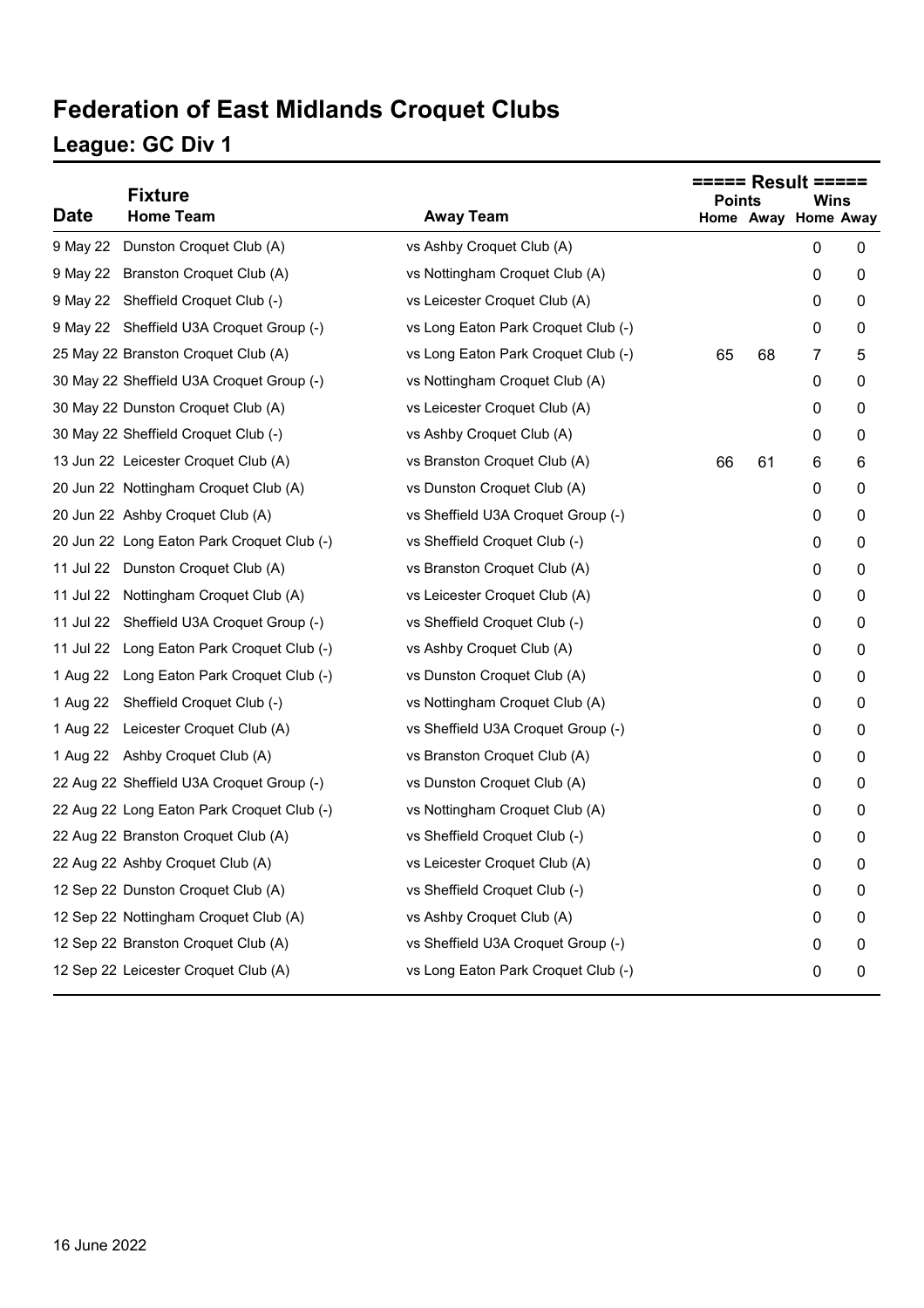## **Federation of East Midlands Croquet Clubs**

#### **League: GC Div 2**

|             | <b>Fixture</b>                          |                                  |               |    |                             |   |  |
|-------------|-----------------------------------------|----------------------------------|---------------|----|-----------------------------|---|--|
| <b>Date</b> | <b>Home Team</b>                        | <b>Away Team</b>                 | <b>Points</b> |    | Wins<br>Home Away Home Away |   |  |
|             | 2 May 22 Leicester Croquet Club (B)     | vs Ashby Croquet Club (B)        |               |    | 0                           | 0 |  |
|             | 2 May 22 Darley Dale Croquet Club (A)   | vs Nottingham Croquet Club (B)   |               |    | 0                           | 0 |  |
|             | 4 May 22 Woodhall Spa Croquet Club (-)  | vs Branston Croquet Club (B)     | 68            | 49 | 8                           | 4 |  |
|             | 10 May 22 Bakewell Croquet Club (A)     | vs Gainsborough Croquet Club (-) | 80            | 46 | 11                          | 1 |  |
|             | 23 May 22 Gainsborough Croquet Club (-) | vs Darley Dale Croquet Club (A)  |               |    | 0                           | 0 |  |
|             | 23 May 22 Ashby Croquet Club (B)        | vs Bakewell Croquet Club (A)     | 72            | 62 | $\overline{7}$              | 5 |  |
|             | 27 May 22 Nottingham Croquet Club (B)   | vs Branston Croquet Club (B)     | 70            | 64 | 6                           | 6 |  |
|             | 1 Jun 22 Woodhall Spa Croquet Club (-)  | vs Leicester Croquet Club (B)    | 77            | 69 | 8                           | 4 |  |
|             | 13 Jun 22 Darley Dale Croquet Club (A)  | vs Leicester Croquet Club (B)    |               |    | 0                           | 0 |  |
|             | 13 Jun 22 Branston Croquet Club (B)     | vs Gainsborough Croquet Club (-) |               |    | 0                           | 0 |  |
|             | 13 Jun 22 Bakewell Croquet Club (A)     | vs Nottingham Croquet Club (B)   |               |    | 0                           | 0 |  |
|             | 15 Jun 22 Woodhall Spa Croquet Club (-) | vs Ashby Croquet Club (B)        | 77            | 57 | 11                          | 1 |  |
| 4 Jul 22    | Bakewell Croquet Club (A)               | vs Woodhall Spa Croquet Club (-) |               |    | 0                           | 0 |  |
| 4 Jul 22    | Leicester Croquet Club (B)              | vs Branston Croquet Club (B)     |               |    | 0                           | 0 |  |
| 4 Jul 22    | Ashby Croquet Club (B)                  | vs Darley Dale Croquet Club (A)  |               |    | 0                           | 0 |  |
| 4 Jul 22    | Gainsborough Croquet Club (-)           | vs Nottingham Croquet Club (B)   |               |    | 0                           | 0 |  |
| 25 Jul 22   | Leicester Croquet Club (B)              | vs Bakewell Croquet Club (A)     |               |    | 0                           | 0 |  |
| 25 Jul 22   | Gainsborough Croquet Club (-)           | vs Woodhall Spa Croquet Club (-) |               |    | 0                           | 0 |  |
| 25 Jul 22   | Darley Dale Croquet Club (A)            | vs Branston Croquet Club (B)     |               |    | 0                           | 0 |  |
|             | 25 Jul 22 Nottingham Croquet Club (B)   | vs Ashby Croquet Club (B)        |               |    | 0                           | 0 |  |
|             | 15 Aug 22 Nottingham Croquet Club (B)   | vs Woodhall Spa Croquet Club (-) |               |    | 0                           | 0 |  |
|             | 15 Aug 22 Gainsborough Croquet Club (-) | vs Leicester Croquet Club (B)    |               |    | 0                           | 0 |  |
|             | 15 Aug 22 Darley Dale Croquet Club (A)  | vs Bakewell Croquet Club (A)     |               |    | 0                           | 0 |  |
|             | 15 Aug 22 Branston Croquet Club (B)     | vs Ashby Croquet Club (B)        |               |    | 0                           | 0 |  |
|             | 5 Sep 22 Branston Croquet Club (B)      | vs Bakewell Croquet Club (A)     |               |    | 0                           | 0 |  |
|             | 5 Sep 22 Ashby Croquet Club (B)         | vs Gainsborough Croquet Club (-) |               |    | 0                           | 0 |  |
|             | 5 Sep 22 Woodhall Spa Croquet Club (-)  | vs Darley Dale Croquet Club (A)  |               |    | 0                           | 0 |  |
|             | 5 Sep 22 Nottingham Croquet Club (B)    | vs Leicester Croquet Club (B)    |               |    | 0                           | 0 |  |
|             |                                         |                                  |               |    |                             |   |  |